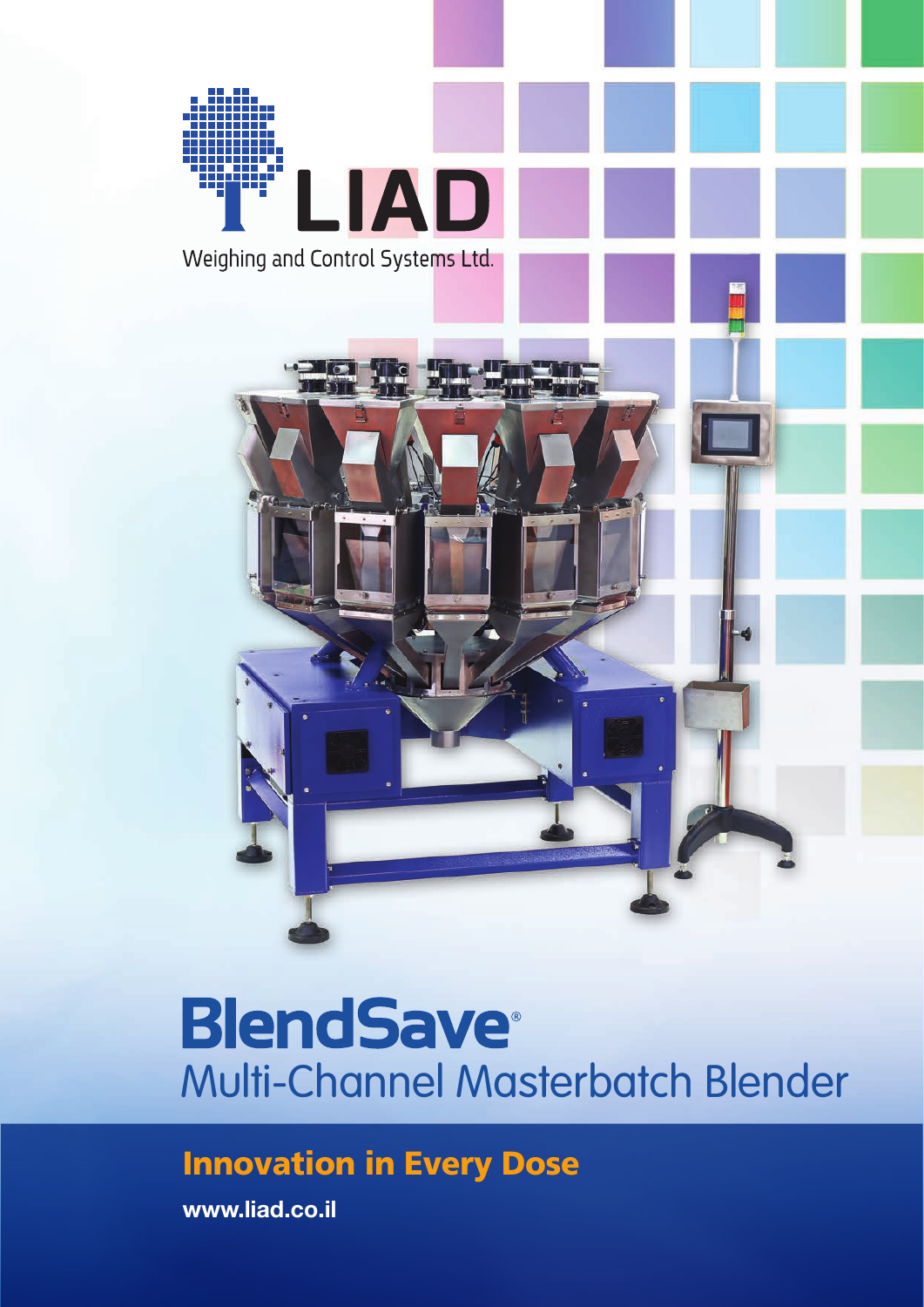## **BlendSave**

### Masterbatch Accuracy of 0.01 g' / Batch

**BlendSave is the world's first multi-channel masterbatch blender. Factories can now produce all colors in any sized batch, while significantly reducing inventory costs.**

#### **Freedom to Produce**

**BlendSave** prepares over 10,000 colors from a combination of up to 14 base compounds and virgins. Now your factory can create any desired color!

#### **Accurate, Simultaneous Weighing**

The pellets are weighed simultaneously with near absolute accuracy in their individual bins, enhancing production speed and eliminating the risk of error and contamination. The color pellets are then dropped through a funnel, in their appropriate ratio.

#### **Reduce inventory**

Save money by storing only the base colors required, and create virtually unlimited colors with a database of recipes. With **BlendSave**, your factory will never be short of any rare shade, or low volume mixture.

#### **Program Monitoring**

Have access to continuously updated job status, machine data and historical graphs with LIAD's interactive PC dashboard.



**BlendSave** can create virtually any masterbatch color from a base of 14 compounds and virgins.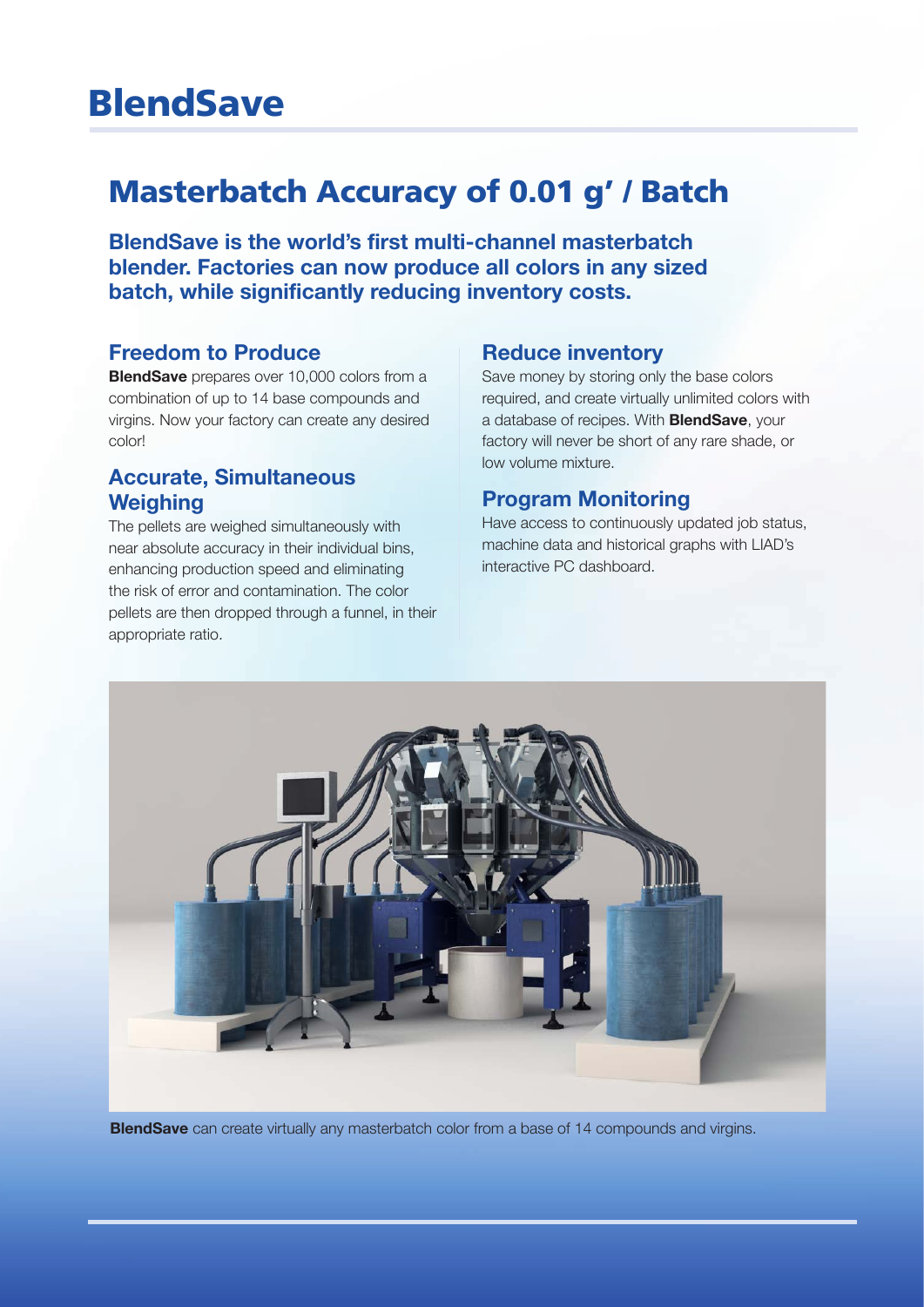## **BlendSave**



# BlendSave will lower your masterbatch inventory costs.